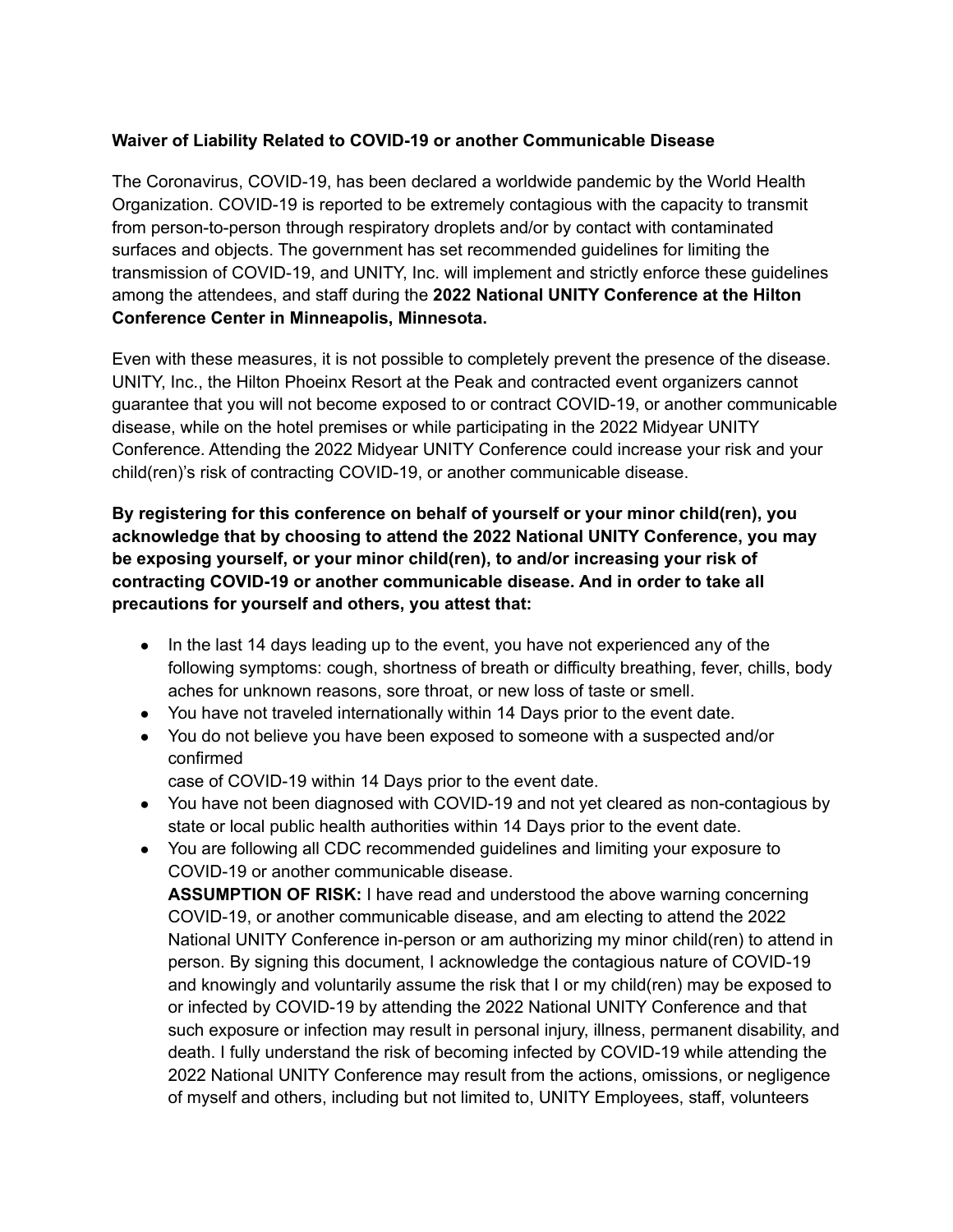and program participants, and their families. I voluntarily agree to assume all of the foregoing risks and accept sole responsibility for any injury to myself or my child(ren), including but not limited to; personal injury, illness, disability, and death, damage, loss, claim, liability, or expense, of any kind, that I or my child(ren) may experience or incur in connection with my or my child(ren)s attendance at the 2022 Midyear UNITY Conference.

UNITED NATIONAL INDIAN TRIBAL YOUTH, INC. 953 E. Juanita Ave., Ste C, Mesa, AZ 85204 (480) 718-9793

**WAIVER OF LIABILITY**: On my behalf and/or on behalf of my child(ren), I hereby release and discharge UNITY, Inc., its officers, directors, managers, officials, trustees, agents, employees, and other representatives from all liabilities, claims, demands, and causes of action in connection with exposure, infection, or spread of COVID-19, or another communicable disease that may be incurred in connection with my and/or my child(ren)'s attendance at the 2022 National UNITY Conference. I understand that this waiver means I give up my right to bring any claims including for personal injury, disease, death, or any other loss, including but not limited to claims of negligence, and give up any claim I may have to

seek damages, whether known or unknown, foreseen or unforeseen. I understand and agree that this release includes any claims based on the actions, omissions, or negligence of UNITY , Inc, its officers, directors, managers, officials, trustees, agents, employees and other representatives,whether a COVID-19 infection occurs before, during, or after participation in any UNITY, Inc. program.

**I HAVE CAREFULLY READ AND FULLY UNDERSTAND ALL PROVISIONS OF THIS RELEASE, AND FREELY AND KNOWINGLY ASSUME THE RISK AND WAIVE MY RIGHTS CONCERNING LIABILITY AS DESCRIBED ABOVE. I ALSO REPRESENT AND WARRANT THAT, DURING THE COURSE OF THE 2022 MIDYEAR UNITY CONFERENCE, I WILL COMPLY WITH ALL APPLICABLE REGULATIONS AND GUIDELINES REGARDING COVID-19 AND ANY OTHER COMMUNICABLE DISEASE, INCLUDING THOSE IMPOSED BY THE VENUE AND/OR UNITY, INC.**

Participant Name (Print):

|                | Participant |
|----------------|-------------|
| Signature:     |             |
| Date of Birth: |             |
| Date:          |             |

## **MINORS UNDER THE AGE OF 18 YEARS OLD:**

Name Parentor Guardian of Participant (Print):

Signature of Parent or Guardian of